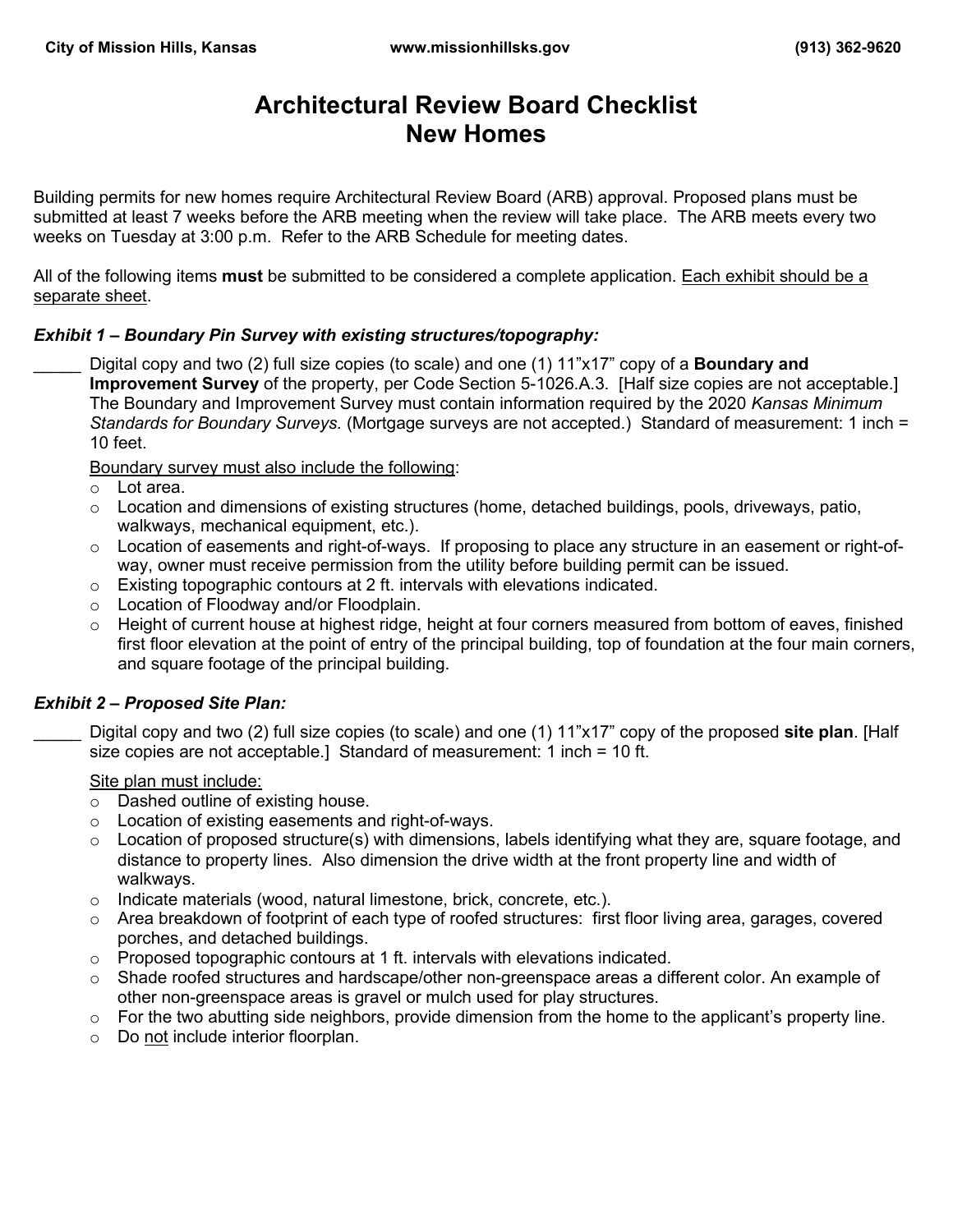# **ARB Checklist – New Homes**

### *Exhibit 3a & 3b – Greenspace Maps:*

 Provide a **greenspace map** showing greenspace versus non-greenspace area for the applicant's lot and surrounding neighbors as determined by City staff. [Greenspace is area of natural pervious vegetation such as turf, trees, shrubs, and planting beds.] NOTE: This is not an impervious v. pervious calculation. Include a chart with each properties lot area, lot coverage of roofed structures, greenspace area, non-greenspace area, and greenspace percentage.

The **first map** should include the following color coded items (in physical and digital forms):

- o All roofed structures (black)
- o All patios, driveways and other non-greenspace areas (grey)
- o All green space (white).
- $\circ$  A table listing each property's total lot area, areas listed above, and % of each with relation to the total lot area

The **second map** should include the following items (in physical and digital forms):

 $\circ$  Provide site plan of the applicant's lot used to digitally calculate greenspace area with each area of nongreenspace outlined and the square footage indicated.

#### *Exhibit 4 – Tree Inventory:*

\_\_\_\_\_ Digital copy and two (2) full size copies (to scale) and one (1) 11"x17" copy of the **proposed site plan with existing trees**. [Half size copies are not acceptable.] Standard of measurement: 1 inch = 10 ft.

Tree Inventory must include:

- o Outline of all proposed structures and hardscape.
- o Identification of size and species of all existing trees on site that are 6'' DBH or larger or a grouping of three or more trees that are 2.5'' DBH or larger; showing extent of the crowns.
- o Indicate trees to be protected and removed.
- $\circ$  Indicate location of any excavation that requires root pruning; landscaping beds; fences; walls and retaining walls.
- o **The site plan must be certified correct by a certified Arborist or licensed Landscape Architect for all trees on the property.**

# *Exhibit 5 – Streetscape:*

\_\_\_\_\_ Submit a **streetscape** showing the relationship of the proposed home with surrounding homes. A Streetscape is defined as the elevation at face plane at the front of the house in relationship to the grade and elevation of surrounding houses shown as models, computer generations, or photographs (physical and digital copy). **Must be certified accurate by a licensed architect or engineer**. The Streetscape must include:

- $\circ$  A depiction of the proposed home on the property with a phantom outline of the original house.
- o A depiction of at least two existing houses (or as designated by City Planner) on each side of the proposed home with the proposed structure represented to scale with overall dimensions of the new and existing homes. Distance between homes must be proportionally correct.
- $\circ$  Overall dimensions should include existing average grade, highest ridge line, primary eave line, and first floor level (using sea level).
- $\circ$  Indicate property lines of applicant's lot.